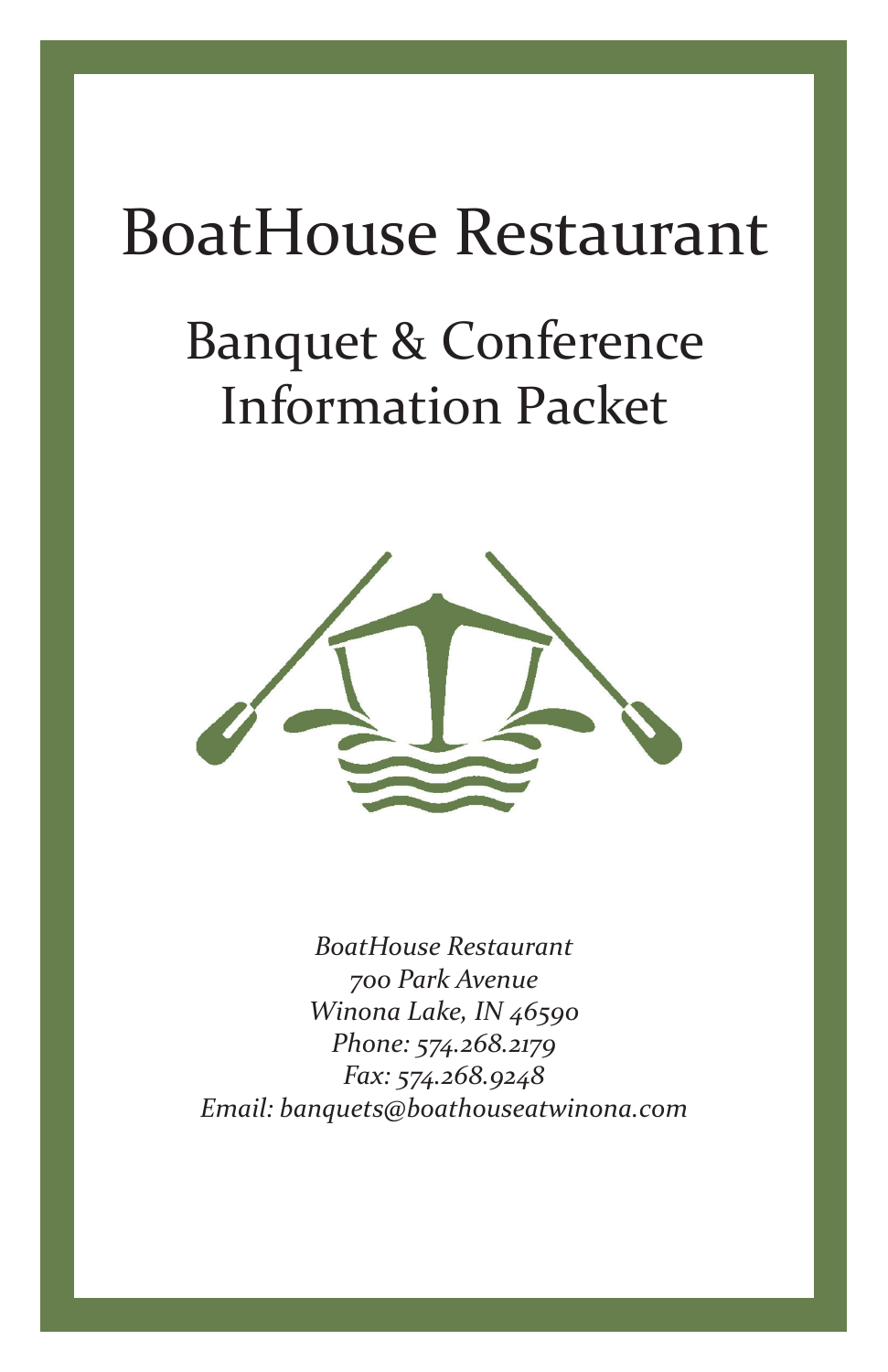## **General Banquet Information**

#### *Banquet Rooms (Function Space)*

*The BoatHouse Restaurant offers the following options for large group gatherings:*

- Fire BoatHouse Restaurant offers the following options for large group gatherings.<br>
1. South Banquet Room Private seating for up to 60 guests with a spectacular views of<br>
Winona Lake. *Winona Lake.*
- *2. Second Floor Banquet & Conference Room Private seating for up to 50 guests with views of Winona Lake. Elevator access is available.*
- 3. Main Dining Room non– private seating for up to 75 guests with views of Winona Lake.<br>**Minimum Charae**

## *Minimum Charge*

We have established a minimum amount of food and beverage dollars that must be spent ii<br>the room. The minimum charge differs based on several factors, including: which function *We have established a minimum amount of food and beverage dollars that must be spent in space is utilized, as well as the day, time, and duration of the event.* 

## *Payment Policy*

*An initial deposit of \$200.00 is due at the time of reservation. The total cost will reflect the greater of the function's actual charge or the minimum charge. Final payment is due on the day of the function in the form of organizational check, cash, or credit card. We accept Visa, MasterCard and American Express. No personal checks will be accepted.* 

#### *Confirmation*

*Confirmed attendance is due five business days prior to the event. If the confirmed number of guests is not met the balance due will reflect the confirmed number of guests.* 

## *Cancellations*

*Initial deposits are refundable up to 30 days prior to the function. If a cancellation occurs within 30 days of the function, the initial deposit will be forfeited. The BoatHouse cannot guarantee seating for additional guests over confirmed number. We will do our best to accommodate your party. An additional fee may apply.* 

#### *Miscellaneous Charges*

*BoatHouse Restaurant outside food and/or beverage. A fee may apply. Outside caterers are not permitted under The BoatHouse requires guests to obtain management approval before bringing in any any circumstance.* 

#### *Other Services*

*Phone: 574.268.2179 The BoatHouse Restaurant would be happy to assist you with any other services that would Fax: 574.268.9248 add to your experience.* 

#### *Decorations*

*The BoatHouse Restaurant allows all outside decorations. No confetti or open flame candles permitted on premise.* 

*• Cake Fee — \$1.50*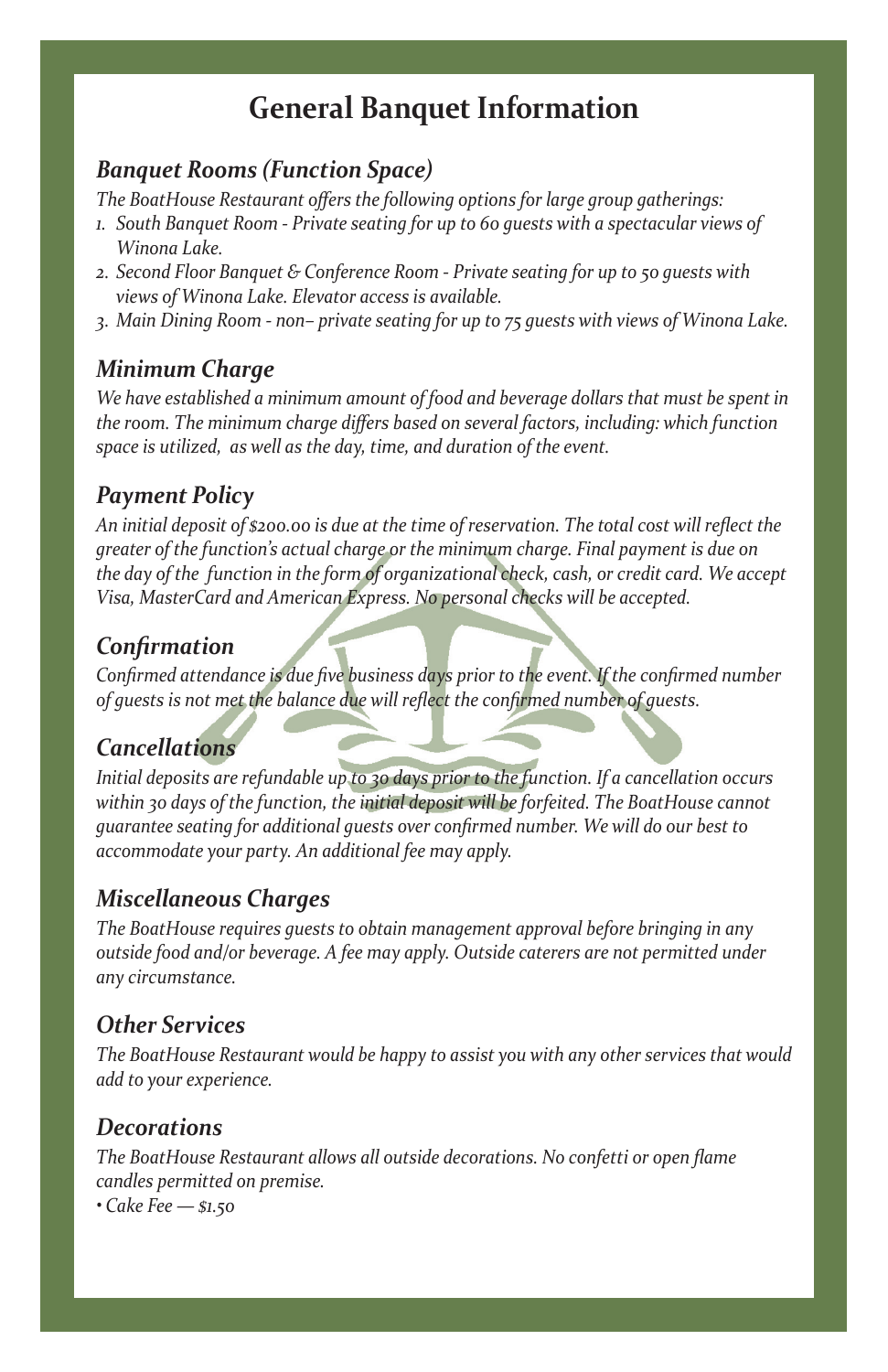# **Banquet Dinner Menu**

| <b>Dinner Entrées</b>                                                                                                                                             |
|-------------------------------------------------------------------------------------------------------------------------------------------------------------------|
| Center Cut Filet Mignon - Char-grilled filet mignon (8 oz.).                                                                                                      |
|                                                                                                                                                                   |
| <b>Char-grilled Prime Rib</b> $-$ Slow roasted and then char-grilled prime rib of<br>beef (10 oz.). Served with au jus and garnished with seasonal vegetables and |
|                                                                                                                                                                   |
| Center Cut Top Sirloin - Char-grilled top sirloin (10 oz).                                                                                                        |
|                                                                                                                                                                   |
| Salmon Fillet - Broiled salmon fillet (8 oz.) topped with a lobster cream<br>sauce. Served with seasonal vegetables and smashed potatoes.  \$37.00                |
| <b>Mahi-Mahi</b> — Broiled mahi-mahi fillet $(8 \text{ oz.})$ prepared with a lemon                                                                               |
| garlic butter sauce. Served with seasonal vegetables and smashed                                                                                                  |
|                                                                                                                                                                   |
| Shrimp Scampi - Broiled jumbo shrimp prepared with a lemon garlic butter sauce.                                                                                   |
|                                                                                                                                                                   |
| Bruschetta Pasta - Angel hair pasta with grilled chicken or shrimp, sautéed in                                                                                    |
| olive oil with tomatoes, kalamata olives, fresh mozzarella, basil, onion, garlic and                                                                              |
|                                                                                                                                                                   |
| Pasta Rustica - Penne pasta tossed with chicken, shrimp and smoked ham in a                                                                                       |
|                                                                                                                                                                   |
| Champagne Chicken - Grilled chicken breast prepared with a champagne cream                                                                                        |
| sauce and sautéed button mushrooms. Served with angel hair pasta tossed with                                                                                      |
|                                                                                                                                                                   |
| Garlic & Herb Crusted Chicken — Grilled chicken breast topped with a garlic<br>and herb seasoned butter crust. Served with angel hair pasta tossed with seasonal  |
|                                                                                                                                                                   |
|                                                                                                                                                                   |
| Hawaiian Chicken — Char-grilled chicken breast basted with teriyaki and<br>topped with grilled pineapple. Served with seasonal vegetables and smashed             |
|                                                                                                                                                                   |
| Dinner Entrées include a house salad with balsamic vinaigrette                                                                                                    |
| dressing euro grain bread, and soft har. Prices are new person and do not                                                                                         |

*dressing, euro grain bread, and soft bar. Prices are per person and do not include sales tax, gratuity, and or service charges. A \$2.00 per person surcharge will be added for any entrée selections over three.*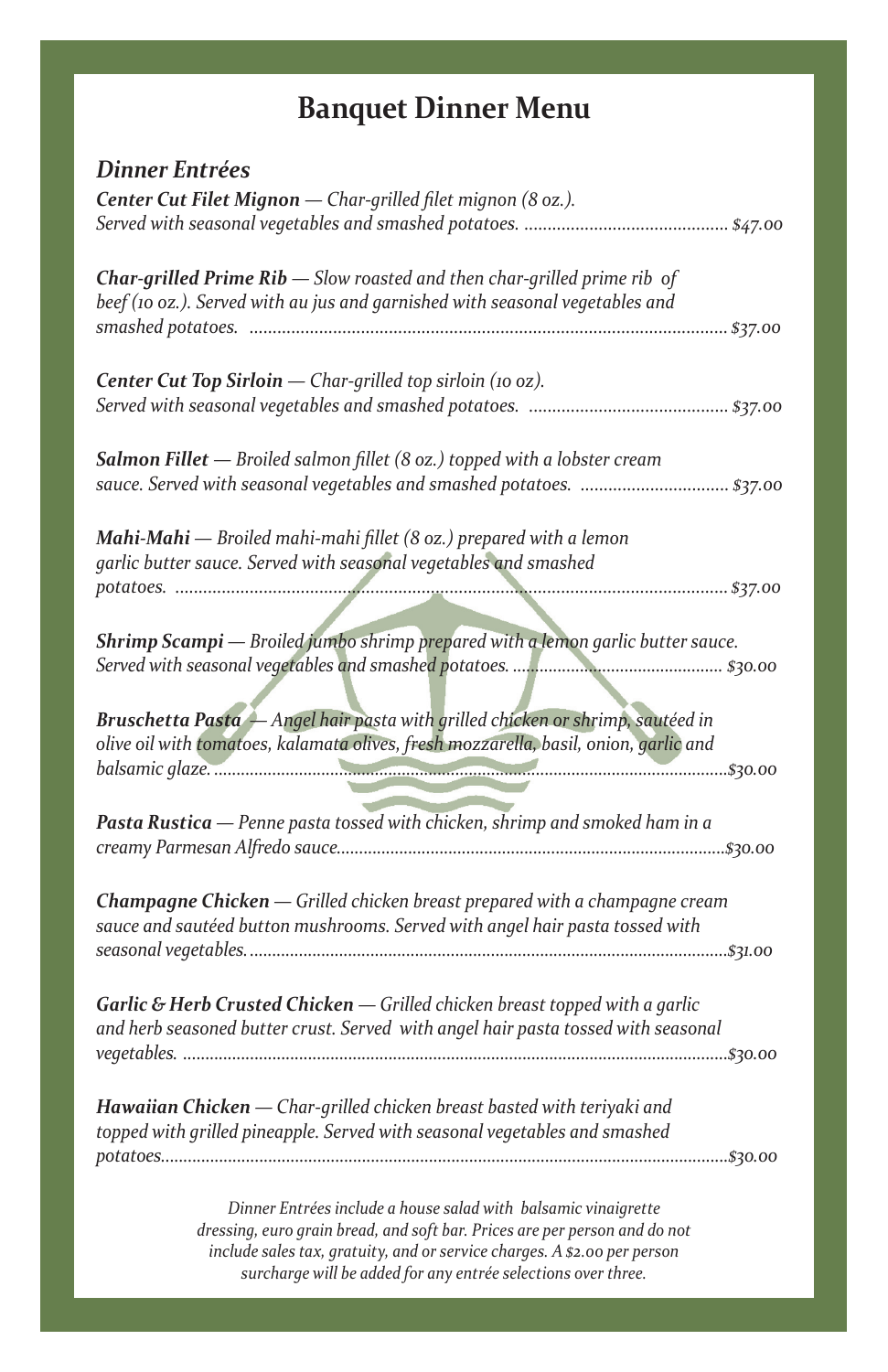## **Dessert Menu**

| <b>Fudgy Wudgy Chocolate Infusion Cake</b><br>For chocolate lovers! Layers of decadent moist fudge cake filled &<br>iced with a dark luscious chocolate fudge, sprinkled with chocolate crunch.<br>Garnished with white and dark chocolate sauces. Served with a scoop |
|------------------------------------------------------------------------------------------------------------------------------------------------------------------------------------------------------------------------------------------------------------------------|
|                                                                                                                                                                                                                                                                        |
| <b>Turtle Cheesecake</b>                                                                                                                                                                                                                                               |
| Chocolate cheesecake filled with rich chocolate chips and pecans.                                                                                                                                                                                                      |
| Topped with chocolate mousse, and served on a crisp chocolate cookie crust.                                                                                                                                                                                            |
|                                                                                                                                                                                                                                                                        |
|                                                                                                                                                                                                                                                                        |
| <b>Carrot Cake</b>                                                                                                                                                                                                                                                     |
|                                                                                                                                                                                                                                                                        |
| Two layers of moist carrot cake filled $\varepsilon$ iced with a                                                                                                                                                                                                       |
| \$9.00                                                                                                                                                                                                                                                                 |
|                                                                                                                                                                                                                                                                        |
| <b>Ice Cream Pie</b>                                                                                                                                                                                                                                                   |
| Layers of premium vanilla ice cream and Oreo pieces in a                                                                                                                                                                                                               |
| Oreo cookie pie crust. Topped with chocolate syrup,                                                                                                                                                                                                                    |
| \$7.00                                                                                                                                                                                                                                                                 |
|                                                                                                                                                                                                                                                                        |
| <b>Ice Cream Sundae</b>                                                                                                                                                                                                                                                |
| Our premium vanilla ice cream topped with chocolate sauce,                                                                                                                                                                                                             |
| \$5.00                                                                                                                                                                                                                                                                 |
|                                                                                                                                                                                                                                                                        |
|                                                                                                                                                                                                                                                                        |
| <b>Premium Ice Cream</b>                                                                                                                                                                                                                                               |

*Vanilla or Peppermint. ........................................................................................................\$4.00*

*Pricing does not include sales tax, gratuity, and or service charges.*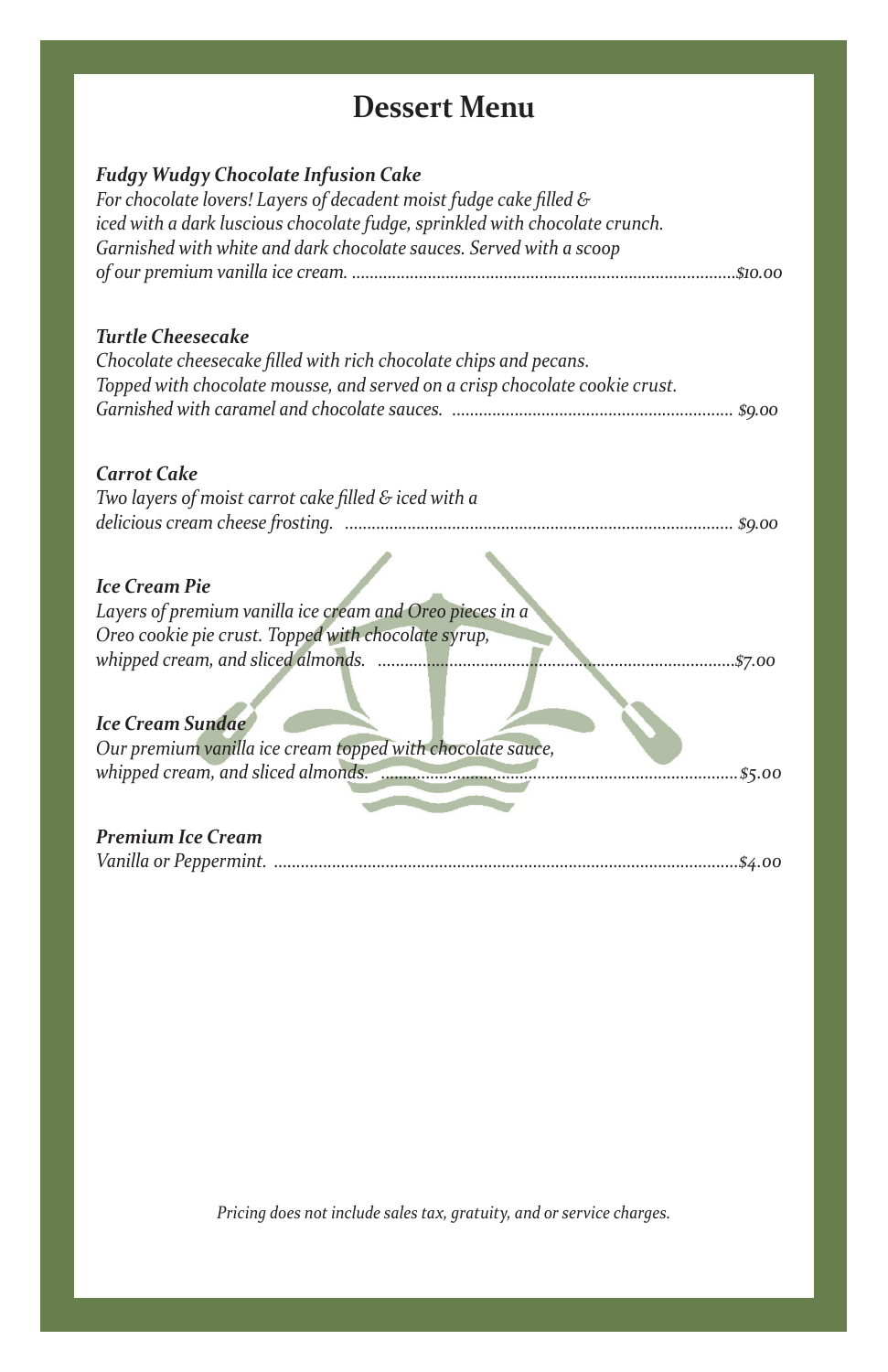## **General Conference Information**

#### *Room Basics*

- Conveniently located upstairs from the BoatHouse Restaurant is our Conference Room<br>• Magnificent views of Winona Lake<br>• Elevator Access
- *• Magnificent views of Winona Lake*
- *• Elevator Access*
- *• Coat racks available for use.*
- *Room dimensions measure approximately 20 feet by 40 feet.*
- *Projector, projection screen, flip charts, dry erase boards and conference phone are*<br>available. (Additional Charges may apply.) *available. (Additional Charges may apply.)*

## *Seating Options*

- **ions**<br>a for un to 50 quests *• Banquet seating for up to 50 guests*
- *Classroom seating for up to 35 guests*
- *Theater seating for up to 50 guests*
- *Conference seating for up to 26 guests*
- *U-shaped seating for up to 26 guests*

#### *Payment Policy*

*An initial deposit of \$100.00 will be due at the time of reservation. Final payment is due the day of the function in form of organizational check, cash, or credit card. We accept Visa, Master Card and American Express. No personal checks will be accepted.* 

#### *Confirmation*

*Please call and confirm the final guest count 5 days prior to the function. If the confirmed number of guests is not met the balance due will reflect the confirmed number of guests.*

#### *Cancellations*

*Initial deposits are refundable up to 30 days prior to the function. If a cancellation occurs within 30 days of the function, the initial deposit will be forfeited. If, however, the BoatHouse is able to book the space, all or a portion of the initial deposit will be refunded.* 

#### *Miscellaneous Charges*

*BoatHouse Restaurant The BoatHouse requires guests to obtain management approval before bringing in any 700 Park Avenue outside food and/or beverage. A deposit and/or service fee may apply. Outside caterers are Winona Lake, IN 46590 not permitted under any circumstance.* 

## *Other Services*

*Fax: 574.268.9248 Email: banquets@boathouseatwinona.com The BoatHouse Restaurant would be happy to assist you with any other services that would add to your experience.*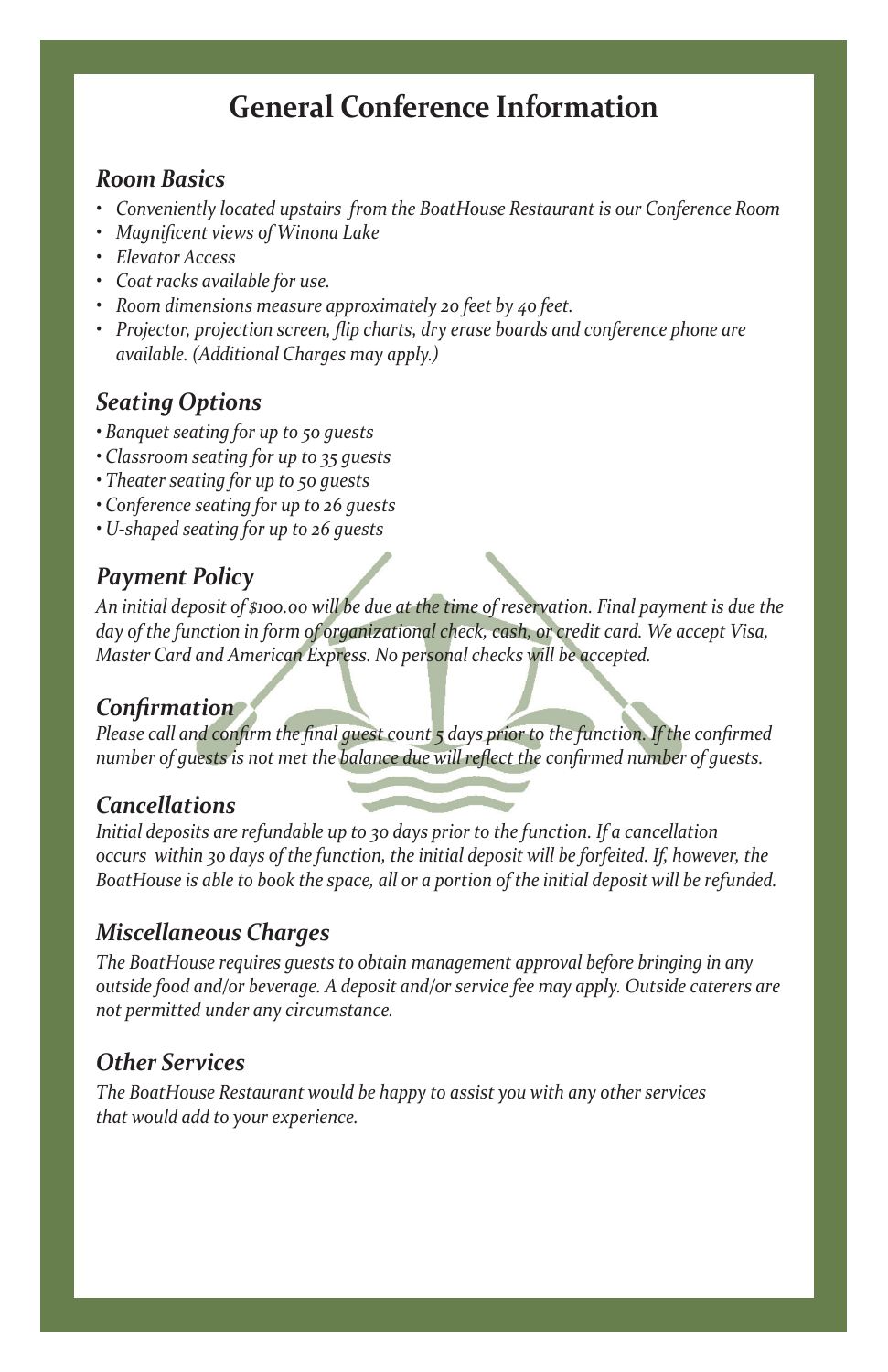## **Conference Services**

*Complementary Wi-Fi Access*

#### *Room Fee*

o for 4 hours or less<br>o for more than 4 hours *\$100 for 4 hours or less \$150 for more than 4 hours*

#### *Conference Equipment:*

 $s_{25}$  per chart Information Packet States Section Packet States Section Packet States Section Packet States Section Packet States Section Packet States Section Packet States Section Packet States Section Packet States Section Packet State *Screen: \$20 Flip Chart: \$25 per chart Dry Erase Board: \$15 per board Linen Service: \$6.50 per linen Projector: \$75 Conference Phone: \$15*

#### *Food & Beverage Packages*

*Full Service Package Includes: Gourmet muffins or fresh seasonal fruit Limited Lunch Menu Freshly baked chocolate chip cookies All day coffee, tea, bottled water, & soda \$25.00* 

#### *The Conference Package Includes:*

*Gourmet muffins or fresh seasonal fruit Afternoon freshly baked chocolate chip cookies All day coffee, tea, & hot chocolate service All day soda, bottled water, & bottled orange juice \$18.00 per person (8 person minimum)* 

#### *A la carte items:*

*BoatHouse Restaurant Assorted gourmet muffins: \$3.00 per person 700 Park Avenue Freshly baked chocolate chip cookies: \$2.50 per person*  All day soft bar includes unlimited coffee, tea, soda and bottled water: \$7.50 per person *Phone: 574.268.2179 \*Soda options include Coke, Diet Coke and Sprite. Quantities must be pre-ordered. Fresh Fruit: \$5.00 per person (\$25 minimum) Assorted granola bars: \$2.00 per person* 

*Fax: 574.268.9248 \*Limited Lunch Menu.....Inquire for details: \$24.00 per person*

*Pricing does not include sales tax, gratuity, and or service charges.*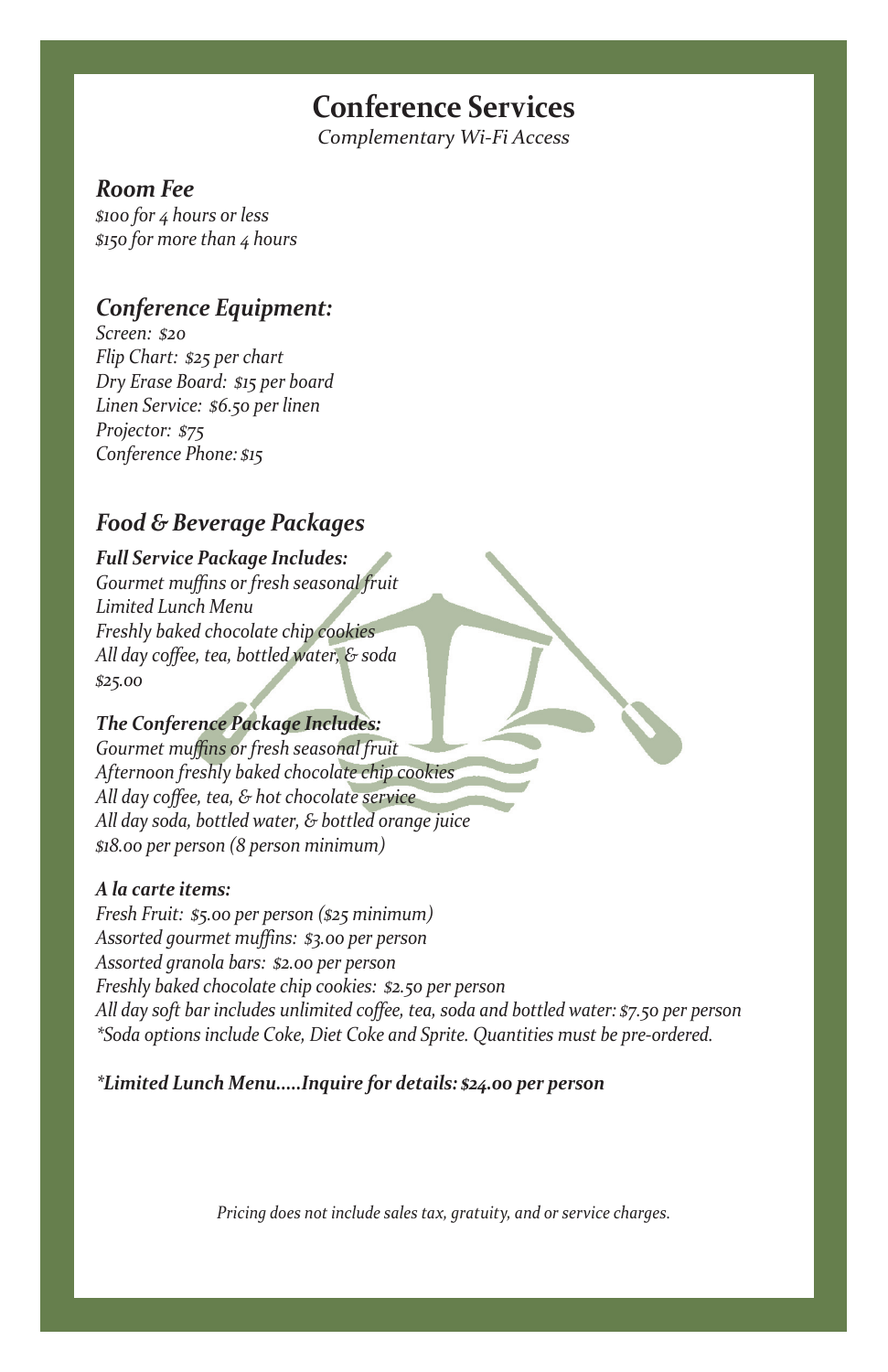